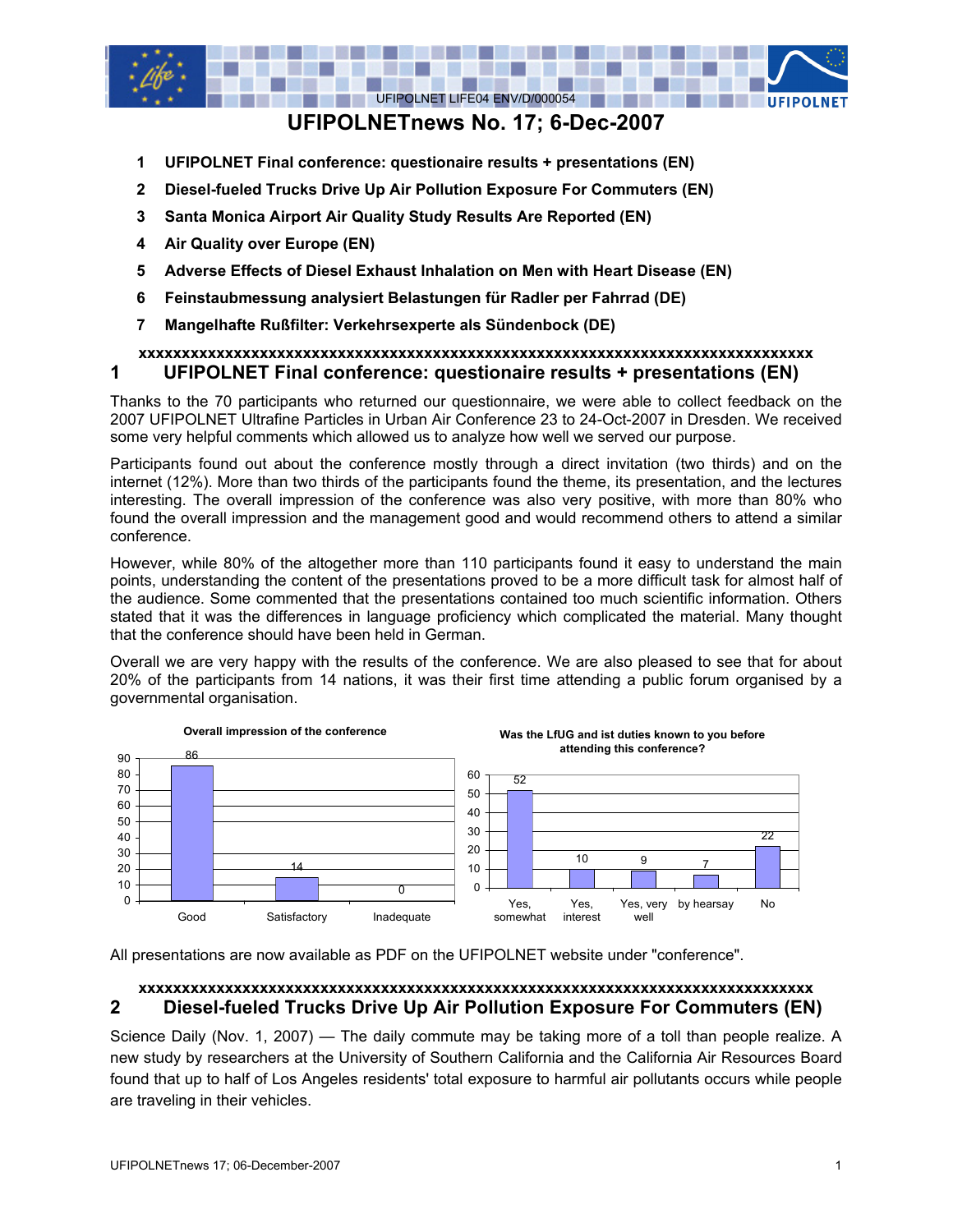

Although the average Los Angeles driver spends about six percent (1.5 hours) of his or her day on the road, that period of time accounts for 33 to 45 percent of total exposure to diesel and ultrafine particles (UFP), according to the study published this month in the journal Atmospheric Environment and available online. On freeways, diesel-fueled trucks are the source of the highest concentrations of harmful pollutants.

"If you have otherwise healthy habits and don't smoke, driving to work is probably the most unhealthy part of your day," says Scott Fruin, D.Env., assistant professor of environmental health at the Keck School of Medicine of USC. "Urban dwellers with long commutes are probably getting most of their UFP exposure while driving."

**Source:** http://www.sciencedaily.com/releases/2007/10/071030150952.htm

**Original Source:** http://www.usc.edu/; S. Fruin, D. Westerdahl, T. Sax, C. Sioutas and P.M. Fine. "Measurements and predictors of on-road ultrafine particle concentrations and associated pollutants in Los Angeles," Atmospheric Environment (2007). Doi: 10.1016/jatmosenv.2007.09.057

### **xxxxxxxxxxxxxxxxxxxxxxxxxxxxxxxxxxxxxxxxxxxxxxxxxxxxxxxxxxxxxxxxxxxxxxxxxxxxxx 3 Santa Monica Airport Air Quality Study Results Are Reported (EN)**

by Hannah Heineman, Mirror Staff Writer

Elevated levels of pollutants have been found near Santa Monica Airport's runways.

Philip M. Fine, Ph.D., the Atmospheric Measurements Manager of the South Coast Air Quality Management District (SCAQMD), told the Airport Commission on October 22 are the results of a study of the air quality around the Airport was funded by the Environmental Protection Agency (EPA) that took place for three-month intervals during two different seasons from November 2005 until March 2007. The study found elevated levels of lead near runway sites and surrounding communities, but the levels found were "below federal and state standards." He also mentioned that "ultrafine particles (measured by number concentration)" were significantly elevated near runways during aircraft operations and the "airport influence on PM2.5 (Particulate Matter) concentrations may not be distinguishable, but appears to be minor."

Martin Rubin, Director of Concerned Residents Against Airport Pollution and a member of the Working Group, noted in a letter to the SCAQMD his concerns about the inadequacies of the monitoring study. Rubin's letter stated that the study would not address health risks associated with exposure to aircraft emissions or evaluate the extent of kerosene odors throughout the neighboring community. Other study deficiencies, according to Rubin, include the "inability to separate sources of measured pollutants" and "its limited sensitivity to measure pollutants and odor."

One community member asked Fine if he would be willing to live in an area affected by the jet fumes. He responded, "I would not want to live there if I had a choice. I would not want to live there because there's a nuisance issue regarding the jet fumes."

Next steps include a complete analysis of the results, the development of a draft report to be reviewed by the EPA and the Working Group, and the completion of the final report.

**Source:** Santa Monica Mirror:

http://www.smmirror.com/MainPages/DisplayArticleDetails.asp?eid=6551

### **xxxxxxxxxxxxxxxxxxxxxxxxxxxxxxxxxxxxxxxxxxxxxxxxxxxxxxxxxxxxxxxxxxxxxxxxxxxxxx**

## **4 Air Quality over Europe (EN)**

"Air pollution has been one of Europe's main political concerns since the late 1970s. The classic major air pollutants emitted into the atmosphere in Europe are sulphur dioxide (SO2), nitrogen oxides (NOx), ammonia (NH3) non-methane volatile organic compounds (NMVOC) and particulate matter (PM). (...) PM can shorten life expectancy and increase the number of premature deaths, hospital admission and emergency room visits. Particularly dangerous is the fine fraction, that is particles with a diameter up to 2.5µm (PM2.5), as it penetrates more deeply into the lungs. (...)

A recent report by EEA analyses changes in air pollutant emissions during the period 1997-2004 (...):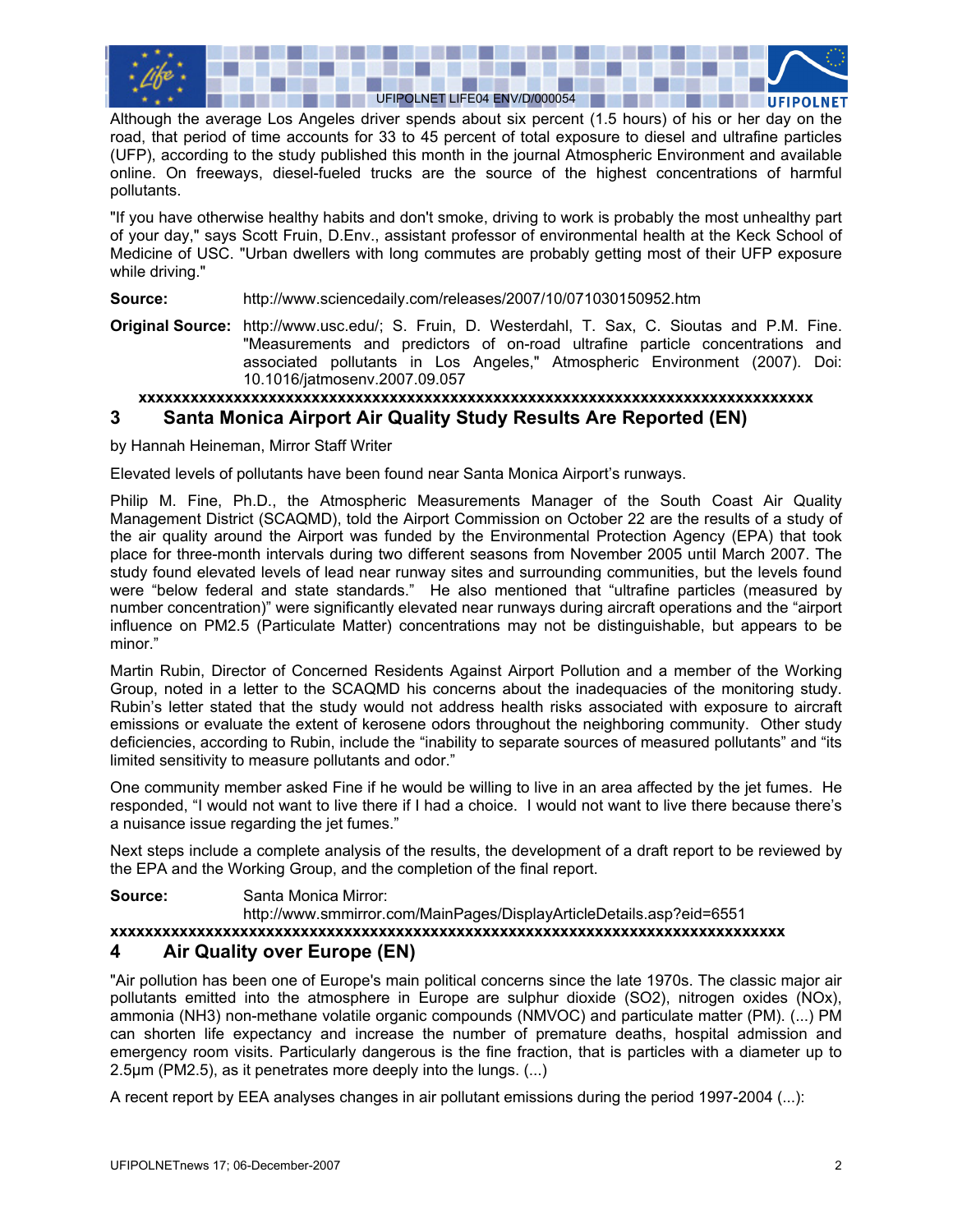

The PM precursors (...) and primary PM emissions fell by approximately 45% between 1990 and 2004. In spite of this significant reduction, between 23% and 45% of the urban population was exposed to concentrations above the EU quality limits for PM10 (...) between 1997 and 2004.

(...) The observed high PM and O3 concentrations can partially be explained by meteorological variability, which can produce annual variations in the concentrations of 15%-20%, and thus mask the effect of decreasing PM and O3 precursors emissions.

(...) PM and O3 concentrations, however, have not shown any improvement since 1997, despite the decrease in emissions of the gasses that participate in their formation.

**Source:** Science for Env Policy 22 November, 2007 Issue 87;

http://ec.europa.eu/environment/integration/research/newsalert/themes\_en.html

### **Original Source:**

http://reports.eea.europa.eu/eea\_report\_2007\_2/en/Air\_pollution\_in\_Europe\_1990\_20 04.pdf (2007, p.84)

# **xxxxxxxxxxxxxxxxxxxxxxxxxxxxxxxxxxxxxxxxxxxxxxxxxxxxxxxxxxxxxxxxxxxxxxxxxxxxxx**

## **5 Adverse Effects of Diesel Exhaust Inhalation on Men with Heart Disease**

Previous studies have shown that **short-term exposure to air pollution** is generally associated with **increased cardiovascular mortality**, with deaths **due to ischaemia** (reduced blood flow to the heart), arrhythmia (abnormal disturbance of the heart rhythm), **and heart failure**. These **correlations** between air pollution and cardiovascular diseases are **strongest for fine particulate air pollutants**, which can be produced during the combustion of diesel oil in cars. It is difficult to quantify the effects of inhaled particulates on patients with heart disease through observational research, partly because of the difficulties in accurately estimating personal exposures to air pollution.

(...) Twenty middle-aged men with prior myocardial infarction (heart attacks) were studied in a specially built exposure chamber. Diesel exhaust was generated from an idling diesel engine with the exhaust diluted to achieve particle concentrations of 300 µg/m3; a level actually reached in heavy traffic, occupational settings and the world's largest cities. In two sessions, at least two weeks apart, the subjects were exposed for one hour to diesel exhaust or filtered air.

(...) This study suggests that myocardial ischaemia and impaired fibrinolytic function are important mechanisms to explain the association between fine particulate air pollution and adverse cardiovascular events.

Environmental **health policy interventions** targeting reductions in pollutant emissions by cars, (euro4, Euro 5) **should be considered in order to decrease the risk of adverse cardiovascular events.** 

**Source:** Science for Env Policy 22 November, 2007 Issue 87 http://ec.europa.eu/environment/integration/research/newsalert/themes\_en.html **Original Source:** Mills, N.L. et al (2007) ,« Ischemic and Thrombotic Effects of Dilute Diesel-Exhaust Inhalation in Men with Coronary Heart Disease », The New England Journal of Medicine 357(11): 1075-1082. **Contact:** [nick.mills@ed.ac.uk](mailto:nick.mills@ed.ac.uk) 

**xxxxxxxxxxxxxxxxxxxxxxxxxxxxxxxxxxxxxxxxxxxxxxxxxxxxxxxxxxxxxxxxxxxxxxxxxxxxxx 6 Feinstaubmessung analysiert Belastungen für Radler per Fahrrad (DE)** 



"Mit einem speziell entwickelten Fahrrad haben der Allgemeine Deutsche Fahrrad Club (ADFC)

und die Kooperationsstelle Hamburg (ein Referat der Behörde für Wissenschaft und Forschung) gestern damit begonnen, die Feinstaub-Belastung für Radfahrer in der Hansestadt zu messen. Damit wurde das internationale Kooperationsprojekt Vector in Deutschland gestartet. Die ersten Messfahrten innerhalb dieses von der Europäischen Kommission geförderten Projekts fanden im September 2007